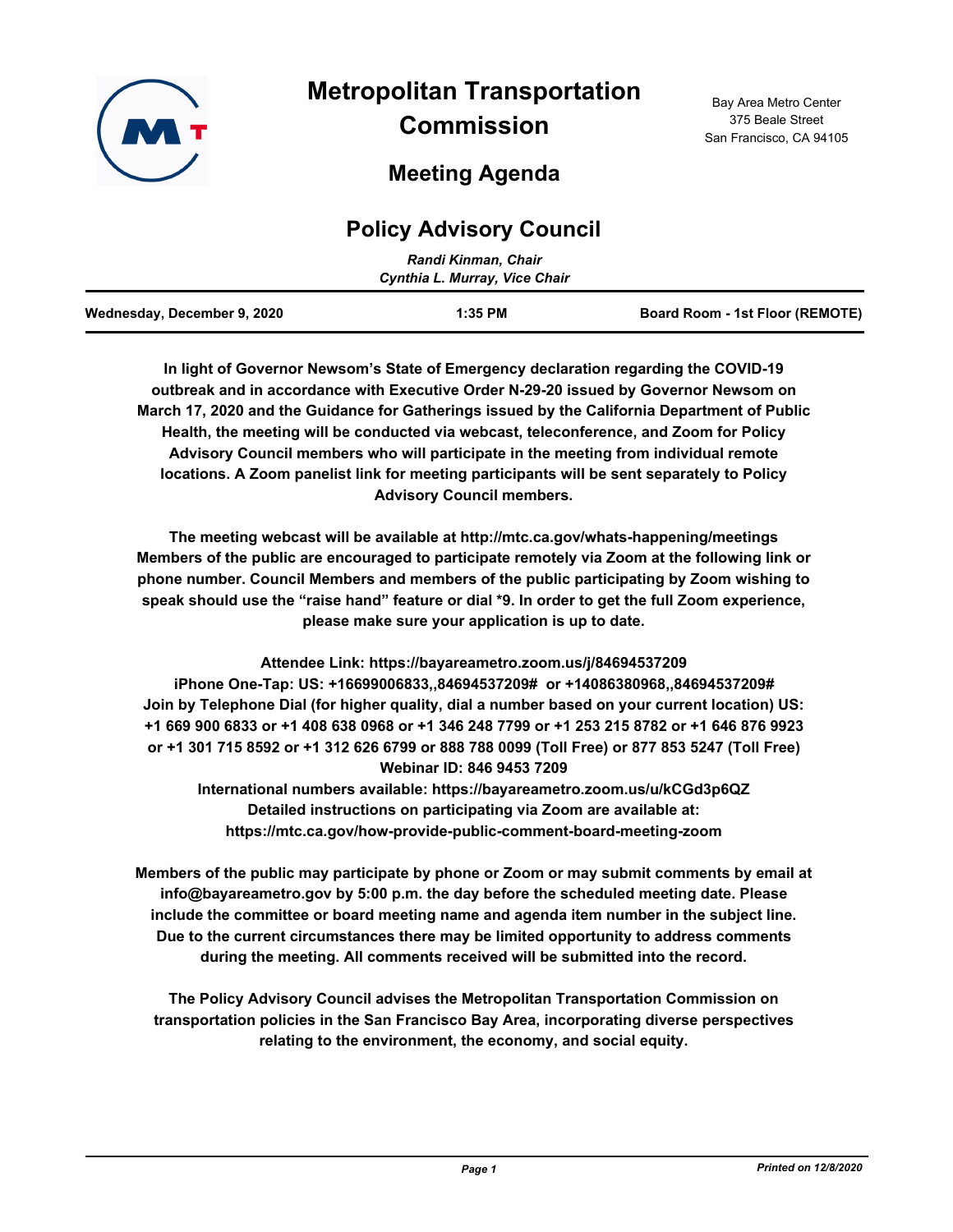#### **1. Welcome**

*Randi Kinman, Council Chair*

#### **2. Roll Call / Confirm Quorum**

*Quorum: A quorum of this council shall be a majority of its regular voting members (14).*

| 3. | 20-1673             | Chair's Report<br>(10 minutes)                                   |
|----|---------------------|------------------------------------------------------------------|
|    | <b>Action:</b>      | Information                                                      |
|    | <b>Presenter:</b>   | Randi Kinman, Council Chair                                      |
| 4. | 20-1674             | Approval of the November 17, 2020 Meeting Minutes<br>(5 minutes) |
|    | <b>Action:</b>      | Approval                                                         |
|    | <b>Attachments:</b> | 04 Council Minutes Nov 17 2020.pdf                               |

#### **5. Public Comments / Other Business**

*Council Members and members of the public participating by Zoom wishing to speak should use the "raise hand" feature or dial \*9.*

Subcommittee Reports **6.** [20-1675](http://mtc.legistar.com/gateway.aspx?m=l&id=/matter.aspx?key=21540)

> Equity & Access Subcommittee Members: Richard Burnett, Rick Coates, Anne Olivia Eldred, Veda Florez, Christina Gotuaco, Richard Hedges, Michelle Hernandez, Michael Lopez, Rahmon Momoh, and Daisy Ozim

Fare Coordination and Integration Subcommittee Members: Bob Allen, Urban Habitat; Cat Carter, SF Transit Riders; Abigail Cochran, Policy Advisory Council - Disabled; Anne Olivia Eldred, Policy Advisory Council - Environment; Ian Griffiths, Seamless Bay Area; Tisha Dee Hartman, West Valley College; Richard Hedges, Policy Advisory Council - Senior; Wendi Kallins, Policy Advisory Council - Environment; Jonathon Kass, SPUR; Randi Kinman, Policy Advisory Council - Low Income; Adina Levin, Policy Advisory Council - Environment; Gwen Litvak, Bay Area Council; Monica Mallon, Silicon Valley Transit Users/SJSU; Adrian Mendoza, Policy Advisory Council - Minority; and Brian Stanke, City of San Jose DOT *Action:* Information Veda Florez, Policy Advisory Council Equity & Access Subcommittee Chair and Adina Levin, Policy Advisory Council Fare Coordination and Integration Subcommittee Chair *Presenter:*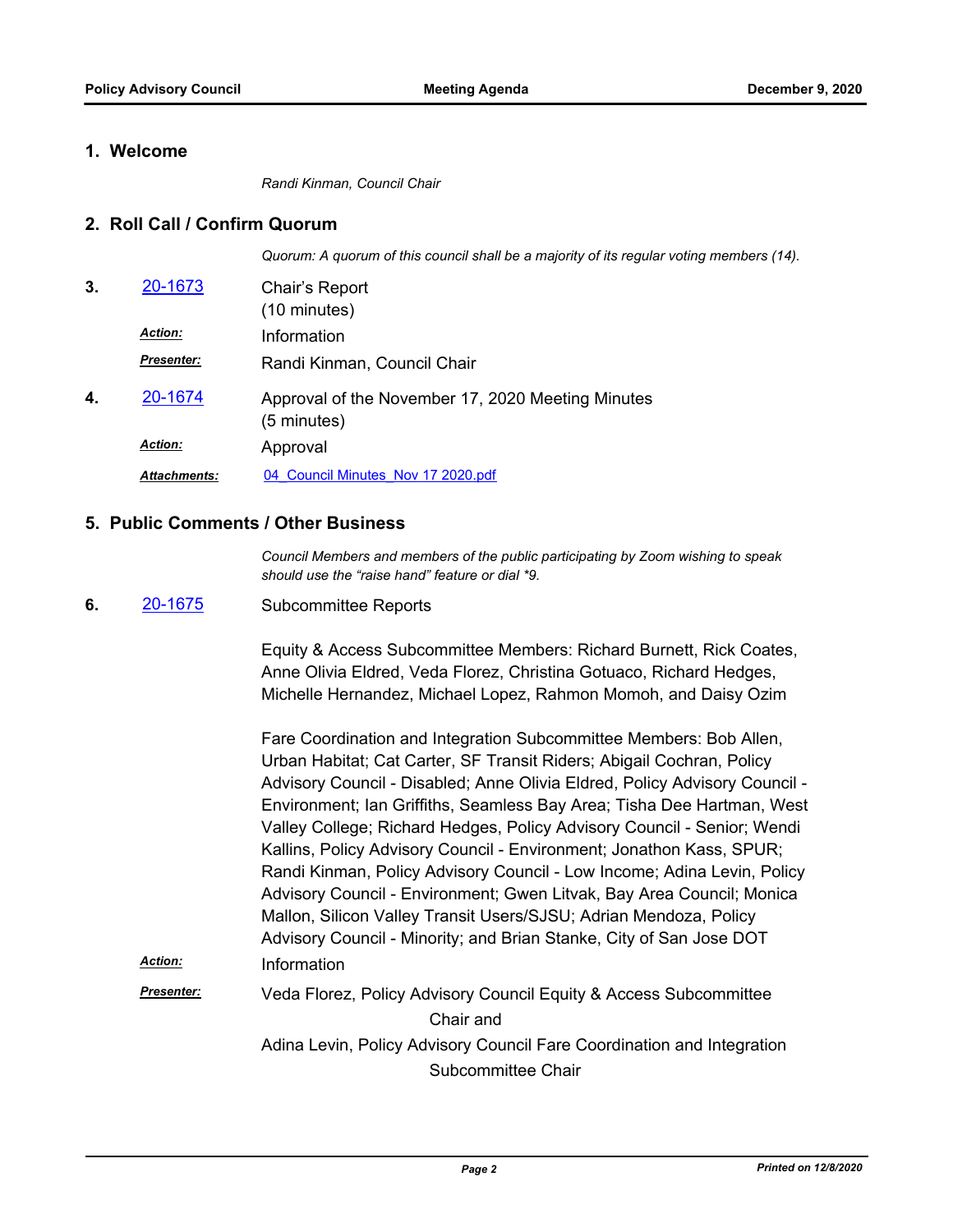| 7.  | 20-1676             | Blue Ribbon Transit Recovery Task Force Update<br>(30 minutes)                                     |
|-----|---------------------|----------------------------------------------------------------------------------------------------|
|     |                     | Update on the Blue Ribbon Transit Recovery Task Force.                                             |
|     | Action:             | Information                                                                                        |
|     | <b>Presenter:</b>   | Theresa Romell and Melanie Choy                                                                    |
|     | Attachments:        | 07 Blue Ribbon.pdf                                                                                 |
| 8.  | 20-1677             | <b>Staff Liaison Report</b>                                                                        |
|     |                     | (5 minutes)                                                                                        |
|     |                     | Relevant MTC policy decisions and other activities.                                                |
|     | Action:             | Information                                                                                        |
|     | Presenter:          | Marti Paschal, Staff Liaison                                                                       |
|     | <b>Attachments:</b> | 08 Staff Liaison Report December 2020.pdf                                                          |
| 9.  | 20-1678             | <b>Council Member Reports</b>                                                                      |
|     |                     | (10 minutes)                                                                                       |
|     |                     | Members of the Council may report on locally relevant issues or events.                            |
|     | Action:             | Information                                                                                        |
|     | Presenter:          | Randi Kinman, Council Chair                                                                        |
| 10. | 20-1679             | <b>New Business</b>                                                                                |
|     |                     | (5 minutes)                                                                                        |
|     |                     | Members of the Council may bring up new business for discussion or<br>addition to a future agenda. |
|     | <u>Action:</u>      | <b>Discussion</b>                                                                                  |
|     | <b>Presenter:</b>   |                                                                                                    |
|     |                     | Randi Kinman, Council Chair                                                                        |

### **11. Adjournment / Next Meeting**

**The next meeting of the Policy Advisory Council will be held Wednesday, January 13, 2021 at 1:35 p.m. at the Bay Area Metro Center, 375 Beale Street, San Francisco, CA or remotely and by webcast as appropriate depending on the status of any shelter in place orders. Any changes to the schedule will be duly noticed to the public.**